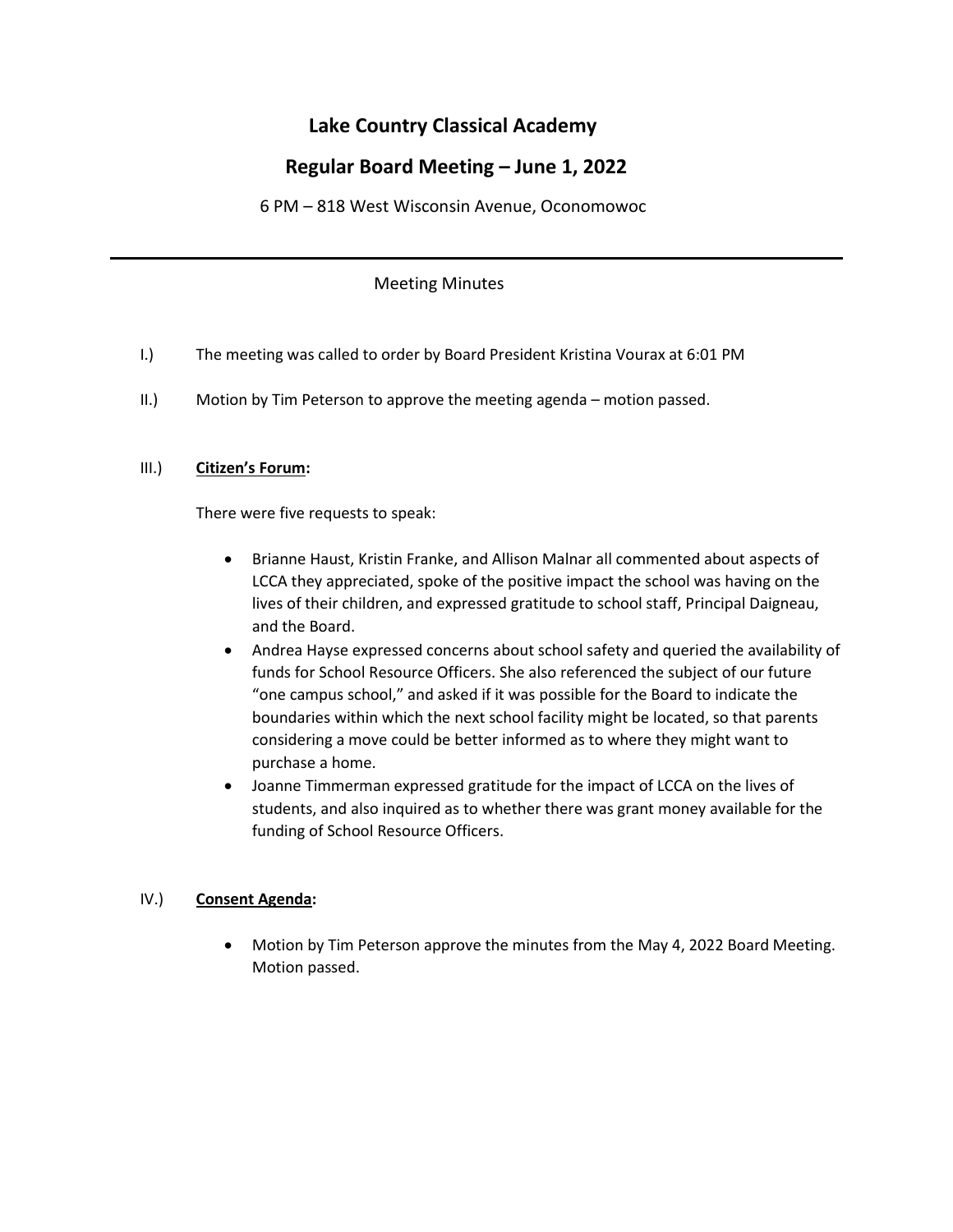#### **Discussion Items:**

#### **I.) Controller Position:**

• Margaret Daigneau introduced LCCA's new Controller, Ms. Lori Kaari. Lori's time at LCCA began on May 31.

#### **II.) Leadership Report:**

• Margaret Daigneau presented her report for May, a copy of which will be attached to these minutes and posted to the web site.

#### III.) **Authorizer's Report:**

• Kristina Vourax presented, and shared in broad form the content of the Board's trip to Hayward to visit the schools and Board of the LCO Ojibwe. Five board members were in attendance for a tour of the school, the college, and a meeting with the Tribal Board. She shared our request for a five-year renewal of our Charter, and indicated the LCO would determine this matter at its June Board meeting. Also shared that our authorizer liaison, Ms. Karen Breit, performed a site visit at LCCA on May 24.

#### **Action Items:**

### **I.) Reappointment of Two Board Members:**

- Tom Gehl reviewed the comments of an LCCA parent who had raised questions about the duration and renewal of the terms of Board members at the May meeting, and thanked him for doing so.
- Gehl acknowledged that the Board was a few months behind schedule and explained steps that have been taken to remedy this, so that future renewals are executed on a timely basis, and in keeping with our By Laws. Board members serve three-year terms.
- Tom Gehl moved a renewal of a second three-year term for Taryn Whipple. The motion passed unanimously with Ms. Whipple abstaining from the vote. Her new term will be from January 1, 2022 – January 1, 2025.
- Tom Gehl then moved a renewal of a second three-year term for Kristina Vourax. The motion passed unanimously, with Ms. Vourax abstaining. Her new term will be from January 1, 2022 – January 1, 2025.

### **II.) Parking Lot Paving at East Campus:**

- Margaret Daigneau presented.
- Four quotes had been received, two of which had been forwarded to the board of Holy Trinity for their selection of one of the two.
- LCCA's lease agreement with Holy Trinity calls for the 50/50 sharing of certain capital expenses, and the paving work would fall under this component of the agreement.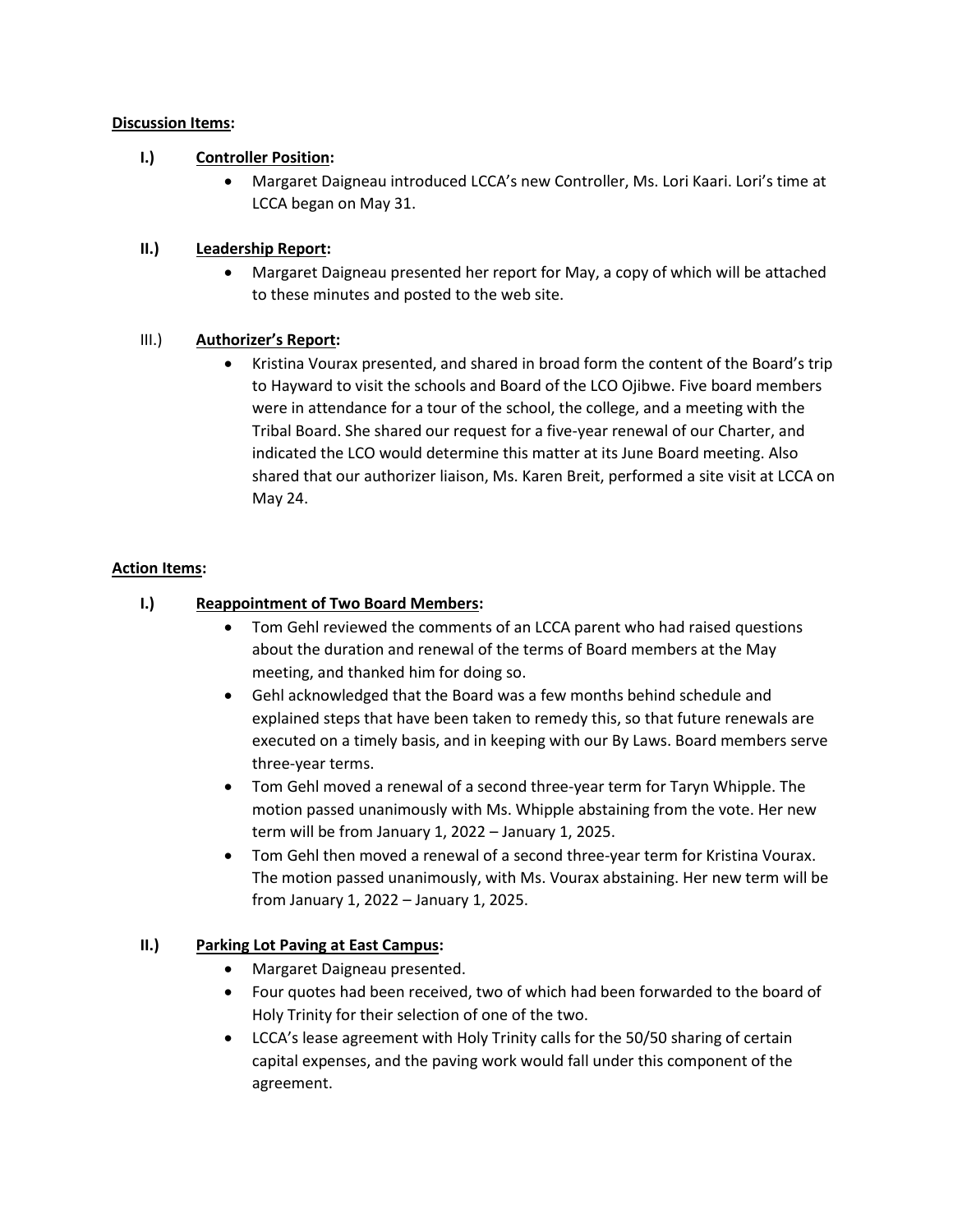- Tim Peterson moved the approval of funds to meet our half of the total expenses, with that amount not to exceed \$23,000.
- Motion passed.

## **III.) Additional Space for the 2022-23 School Year:**

• Dan Fuhrman reported that negotiations were still not finalized, and therefore, there was no action to be taken at this meeting.

### **IV.) Policy on Board Committees:**

- Tom Gehl spoke of the submission of a policy draft on this subject at the May Board meeting and noted the suggestions and comments that came out of that discussion.
- A revised Policy which incorporated the above noted suggestions was presented to the Board at this meeting.
- Brian Hastings moved approval of the updated Policy, and the motion passed.

### **Committee Reports:**

# I.) **Treasurer's Report:**

### Brian Hastings presented:

A positive variance of \$32,000 was realized in May with actual expenses being below budgeted amount. Following additional highlights were noted in his report:

- Cash on hand at end of May was \$150,000.
- The amount raised from the Coin Wars was \$25,000.
- The amount raised from proceeds of the school play, Annie, was \$5,000.
- A payment to Skyward was accelerated in order to facilitate our reimbursement. He highlighted that we are fully live on the system, and utilizing Skwyard. All is going well to date with that new system.
- Our final payment from DPI for this school year is due the week of June 6, and will be in the amount of \$1,0530,000.
- Initial results from our annual audit are very positive. Final report not yet in our possession.
- \$83,000 of grant money from the State will be due: \$40,000 as part of the CSP reimbursement grant, and \$43,000 from a flow through grant for Special Education costs.
- Discussions with Waukesha State Bank and other candidates continue, with the goal of securing a substantial increase to our Line of Credit.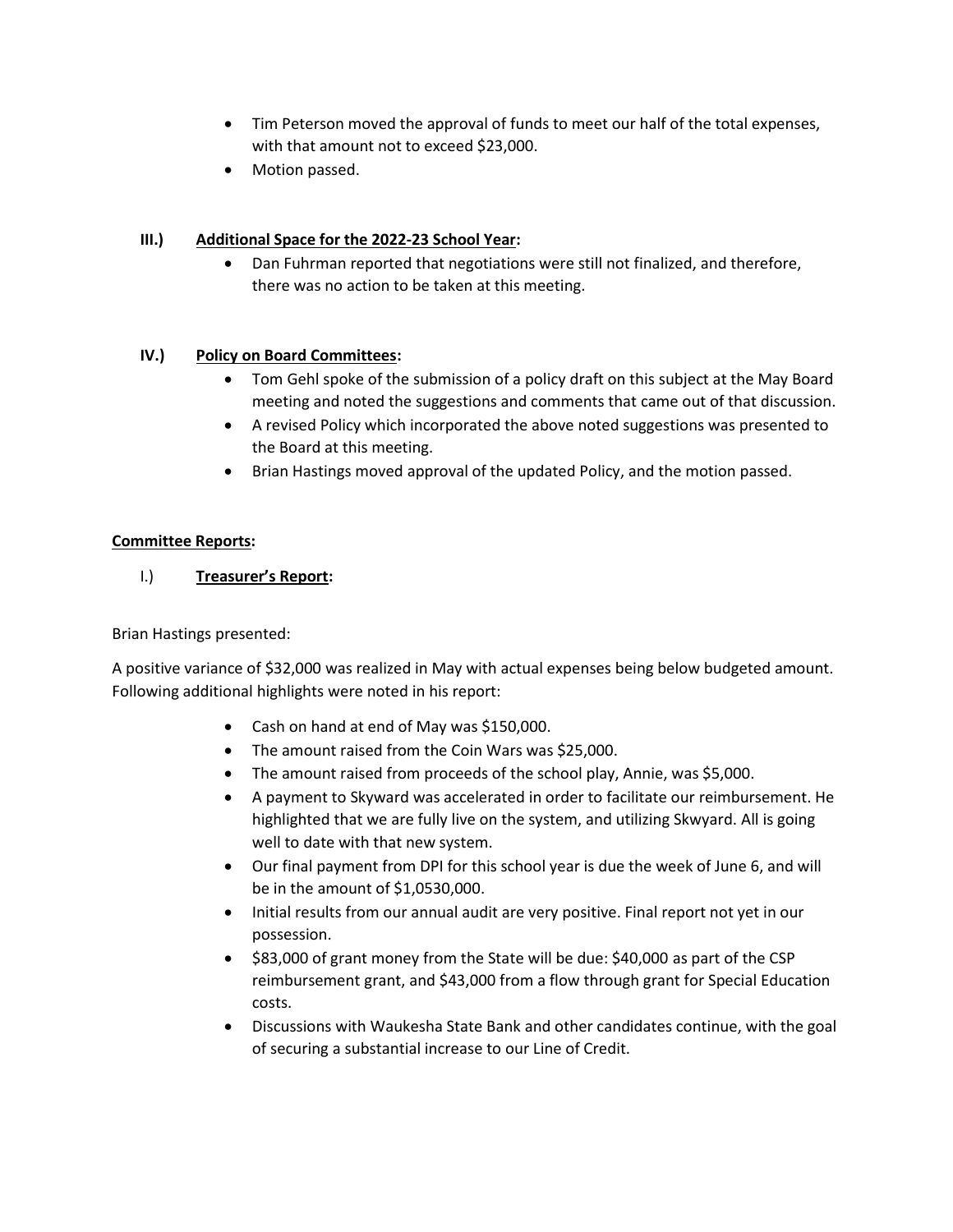## II.) **Facilities and Finance:**

Tim Peterson presented:

- We are close to finalizing the lease agreements for our classroom pods.
- The Committee is working on all details associated with sewer connections, and noted John Heller's expertise, and prodigious efforts on our behalf in this area.
- Tim expects a recommendation to be made the week of June 6.

# III.) **Fund Raising and Communications:**

Kristina Vourax presented:

- Fundraising letter sent to parents in April has raised \$40,000 to date, all of which qualifies for matching funds from the William S. Knight grant.
- LCCA Liberty Gala update: revenue to-date from the Liberty Gala is \$117,000; the face value of procured items for the Gala's Silent Auction is approximately \$50,000.
- The Legacy Committee (TLC) update: Planning is underway for a Fall Festival, an LCCA community event and fundraisers; volunteers are needed for LCCA's participation in the Oconomowoc Fourth of July Parade.

### **President's Report:**

- Kristina Vourax highlighted faculty recognition that was giving at the monthly staff meeting on June 1.
- Also mentioned the formal Leadership Award presented to Margaret Daigneau for her outstanding service during this challenging start-up year.

### **Meeting Adjournment:**

- Motion made by Tim Peterson to adjourn meeting motion approved.
- Meeting adjourned at 7:36 p.m.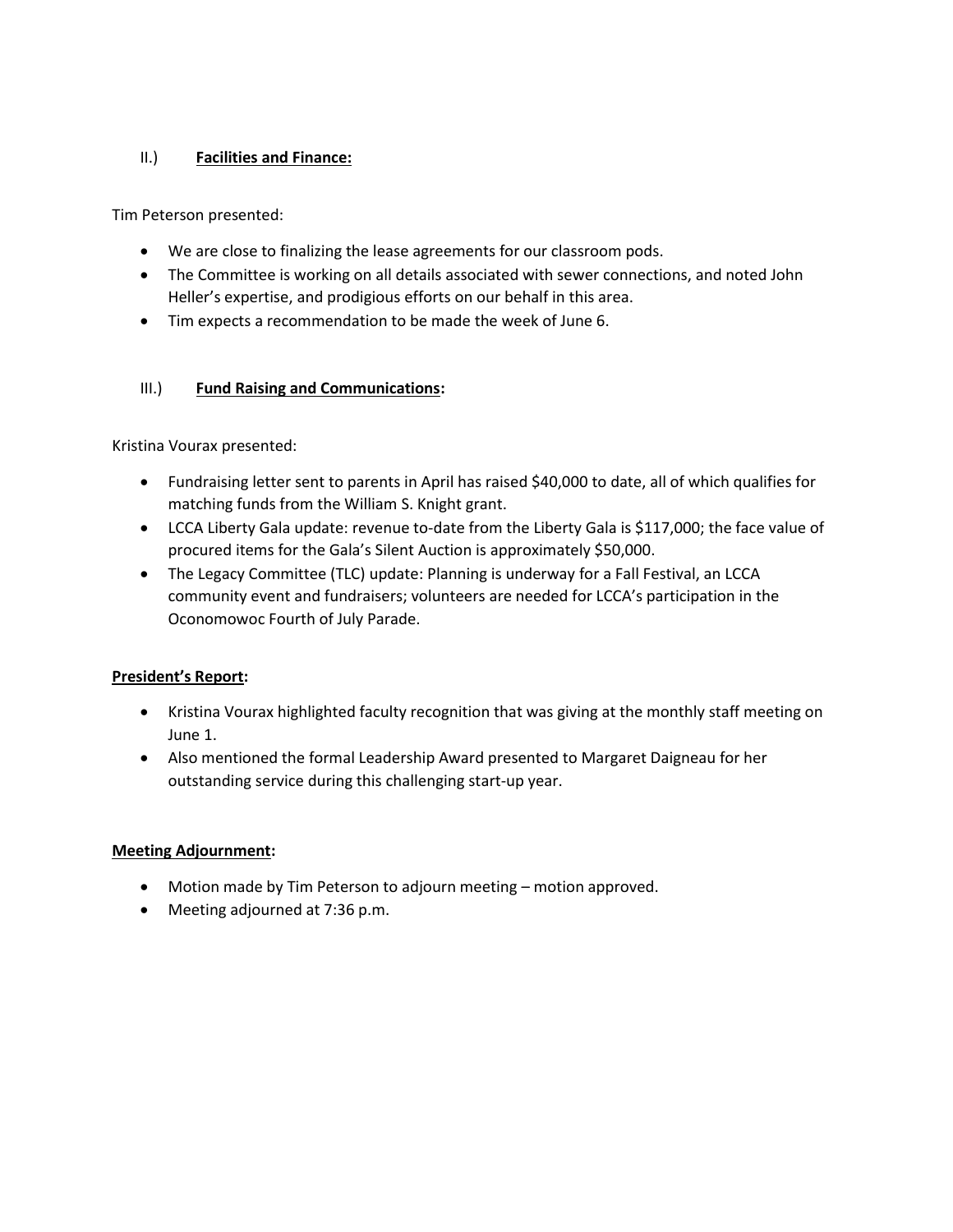# **LCCA Principal Report to Board of Directors**

\*Modeled after BCSI [Sample] School Leader Report to Board of Directors June 1, 2022

# **GOVERNANCE DECISIONS, MONITORING, AND ACCOUNTABILITY**

Current Significant Issues/Opportunities - elsewhere in agenda

Matters of Approval – none

Risk and Charter Compliance Update:

- 1. School Goals in progress
	- a. Math Growth Y1: 55% of all students who take the fall and spring NWEA Map Assessment will meet projected growth in math.
	- b. Reading Growth Y1: 55% of all students who take the fall and spring NWEA Map Assessment will meet projected growth in reading.
	- c. Forward Y1: 60% of all students tested will score as Proficient or Advanced in ELA and Math as measured by the Wisconsin Forward Exam.
	- d. Family Engagement: Y1: At least 40% of all LCCA families attend each quarterly LCCA family event
- 2. Hillsdale Partnership
	- a. Monthly call between Dr. Katy O'Toole\* and Principal (\*Oscar Ortiz, Superintendent at Heritage Classical Academy, Texas)
	- b. Hillsdale resources (videos, podcasts, documents) pushed to teachers in weekly memo
	- c. The School Bell and The Chalkboard: monthly newsletters to teachers and school leaders
- 3. Finance
	- a. Enrollment currently 397 students, East 215; West 182
		- i. DPI snapshot was completed successfully on 5/24
		- ii. 2022-2023 Enrollment
			- 1. All available seats have been offered in K-9<sup>th</sup> grades
			- 2. 2 students are in RP status (Registration in Progress)
			- 3. 5 students are in RC status (Registration Complete)
			- 4. 468 students are fully verified
			- 5. 338 waitlisted
	- b. Contracts
		- i. CarpooltoSchool meeting scheduled on June 8 for follow-up and evaluation of pilot
		- ii. Skyward Mr. Wozniak and Mrs. Knapp are participating in extensive SIS training
- 4. Academics and Student Life
	- a. Student Services, Special Education Compliance
		- i. Compliance:
			- 1. Setting: 32/35 in Environmental Code "A" (student is inside the regular classroom with non-disabled peers 80% or more of the time)
			- 2. Timelines: Eval and IEP timelines are compliant
			- 3. Will adopt IEPs for 22-23 incoming students when teachers return in August
		- ii. Numbers:
			- 1. Total Students
				- a. IEPs 35 students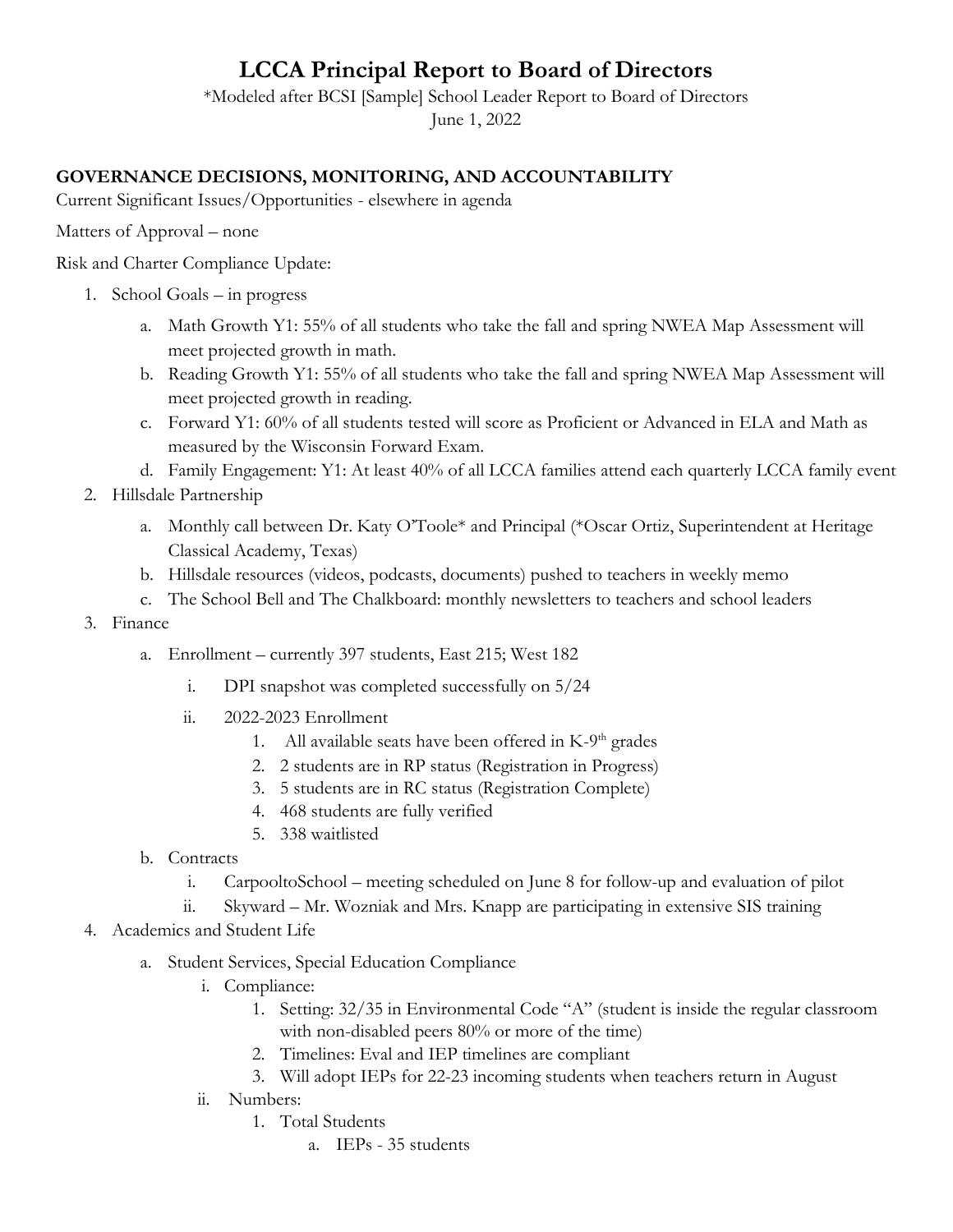- b. 504s 4 students
- c. 57% of students who were initially evaluated by LCCA qualified for services
- d. 26 initial evaluations/re-evaluations completed this year
- e. 10 students with IEPS dismissed or revoked consent for special education
- iii. RtI
	- 1. 36% of students that were in Tier 2 no longer require intervention
	- 2. 100% of students in Tier 3 were referred to special education and qualified
	- 3. National Norms vs. LCCA (% of student body)

| Tier 1: National Norm: 85%   | LCCA: $92.7\%$ |
|------------------------------|----------------|
| Tier 2: National Norm:10-15% | LCA: 6.3%      |
| Tier 3 National Norm: 1-5%   | LCCA: $1\%$    |

- 4. Projections for Fall 2022:
	- a. At least 44 students with IEPs
	- b. At least 4 students with 504s
	- c. Approximately 6-10% of students are expected to begin Tier 2 intervention in Fall 2022

# b. Standardized Testing

- i. MAP results
	- 1. 64% of all students are at/above the  $50<sup>th</sup>$  percentile in math; 67% of all students are at/above the  $50<sup>th</sup>$  percentile in reading
	- 2. 61% of all students met their math growth goal; 56% of all students met their reading growth goal
	- 3. 86% of classes are at/above the national average score in math; 95% of classes are at/above the national average score in reading.
- ii. Reading Readiness results
	- 1. Tested 130 K-2 students
	- 2. 18 students flagged as students who might struggle with reading, monitoring and/or intervention may be appropriate
		- a. 6 of 18 currently have IEP and already receive reading support
- iii. ACCESS results 6 students were given the ACCESS test for English Language Learners, 2 are dismissed, 4 will retest next year
	- 1. Providing the home-language survey for all newly enrolled students
- iv. ACT Aspire results expected mid-June
- v. Forward results can be accessed in the portal in late June, hard copies received late July
- c. Discipline
	- i. Semester tracking of virtue reflections and discipline referrals; paper copies in student files
		- 1. Virtue Reflections:  $5^{\text{th}} 0$ ;  $6^{\text{th}} 10$ ;  $7^{\text{th}} 6$ ;  $8^{\text{th}} 3$ ;  $9^{\text{th}} 0$
		- 2. Discipline Referrals:  $5^{\text{th}} 0$ ;  $6^{\text{th}} 0$ ;  $7^{\text{th}} 0$ ;  $8^{\text{th}} 0$ ;  $9^{\text{th}} 1$
- d. Athletics
	- i. Moving forward pursuing 3-year probationary status with WIAA
	- ii. On track for 22-23 school year to be first year of probationary status
		- 1. Tentative offerings for 22-23: Cross Country, Basketball, Baseball, Track&Field
- e. Culture
	- i. Teacher Appreciation Week: May 2-6
	- ii. Annie performances: May 13-15
	- iii. Coin Wars: May 9-20
	- iv. Dockhounds mascot at assemblies: May 11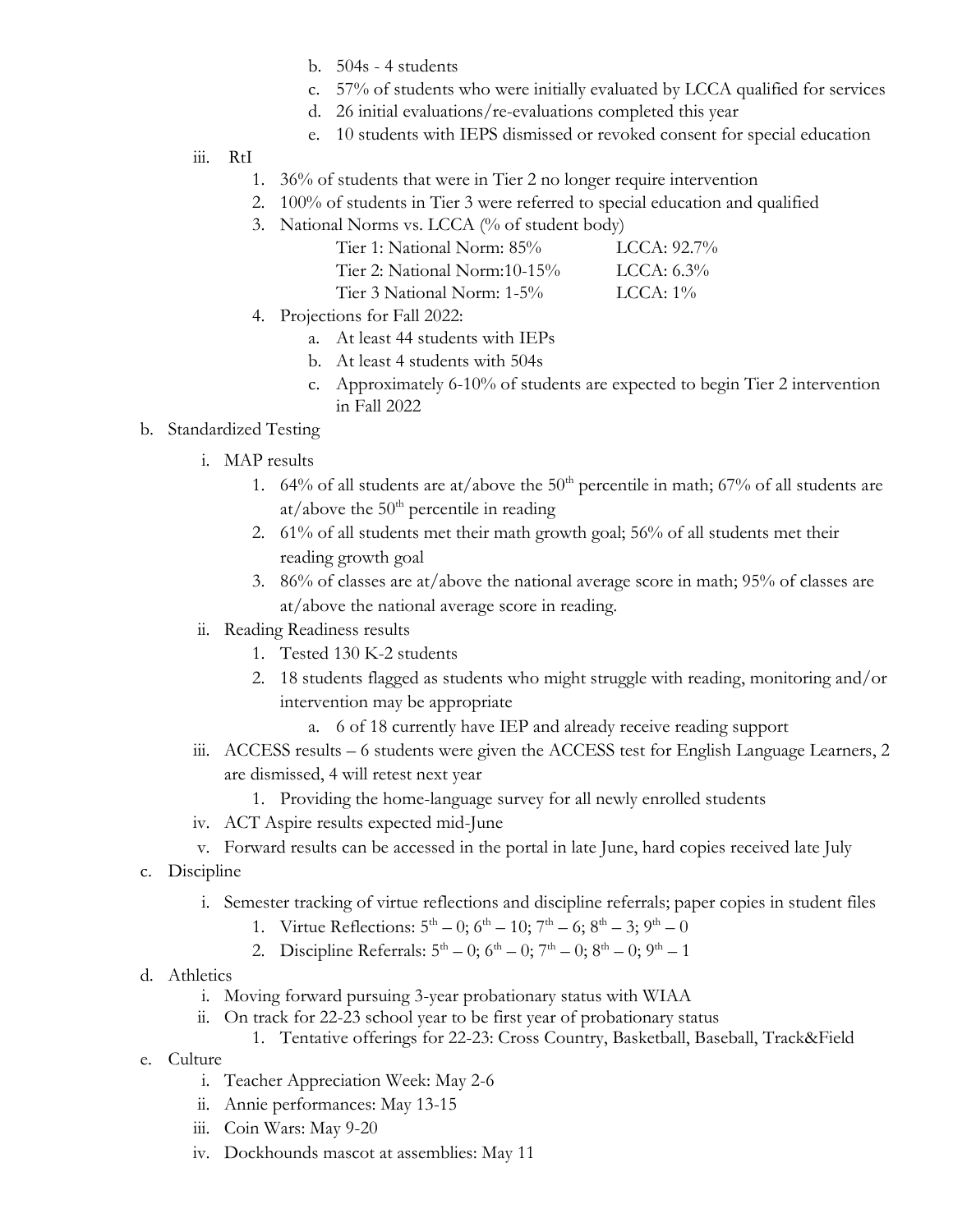- v. 7-9 Spring Fling: May 21
- vi. Coin Wars Assemblies: May 23
- vii. 5<sup>th</sup> 9<sup>th</sup> Performing Arts Concert: May 24
- viii. Spring Family Survey disseminated to families; responses due Friday, June 3

# **INFORMATIONAL**

- 1. Matters of Note:
	- a. Facilities
		- i. West new air conditioning unit installed in Science room
		- ii. West fire inspection completed on May  $26<sup>th</sup>$  two infractions (exit light and extension cords) have been addressed. Next inspection due in 6 months
		- iii. East No  $A/C$  in one  $4<sup>th</sup>$  grade room quotes very high, looking into portable air unit/window unit
		- iv. East playground widened, 20 yards of woodchips
		- v. East –new motor on RTU installed
		- vi. East simi-annual fire inspection June 1 minor infractions to be addressed within 30 day time frame
		- vii. East determining and finalizing plan to pave driveway with landlord
		- viii. Both campuses Safe Latch systems to be installed June 2; donation to school from Scott Hoffman
		- ix. Both campuses continuing negotiations with Mahler and Kleenmark regarding quotes for cleaning/janitorial services next year – difficulty in estimating square footage of need is holding up process
	- b. Safety Concerns
		- i. Compliant in monthly fire drills
		- ii. Compliant in required tornado drill
		- iii. Recent events have returned school safety to the forefront of our minds. Our hearts are with the victims and those affected by the horrific tragedy. LCCA does have safety measures in place. We met with Oconomowoc police earlier in the school year. We are working with a DOJ consultant on fine tuning the details of plans for both campuses. Over a month ago, we received a generous donation of Safe-Latch systems for every classroom door at both East and West. We have rescheduled installation at both campuses to happen this week. We continue to seek professional advice on best practices of school preparedness and safety protocols, and the faculty and staff will receive updated training in August prior to the start of next school year.
	- c. Professional Development
		- i. Faculty Book Club led by Brandon Muri; (*The Great Tradition*: *Classic Readings on What It Means to Be an Educated Human Being*)
		- ii. Hillsdale Summer Conference 25 faculty/staff currently signed up to attend
	- d. Human Resources
		- i. Personnel Summary Report
			- 1. Note: not all departures of current faculty/staff members are public knowledge by request of employee. With respect and professionalism, departures will not be publicly reported until the July board meeting.

| <b>Offers of Employment</b> |                      |          |                  |              |
|-----------------------------|----------------------|----------|------------------|--------------|
| Name                        | <b>Position</b>      | Location | <b>Effective</b> | Replacing    |
| Joy Buntrock                | Reading              | both     | August 15, 2022  | new position |
|                             | Interventionist (.5) |          |                  |              |